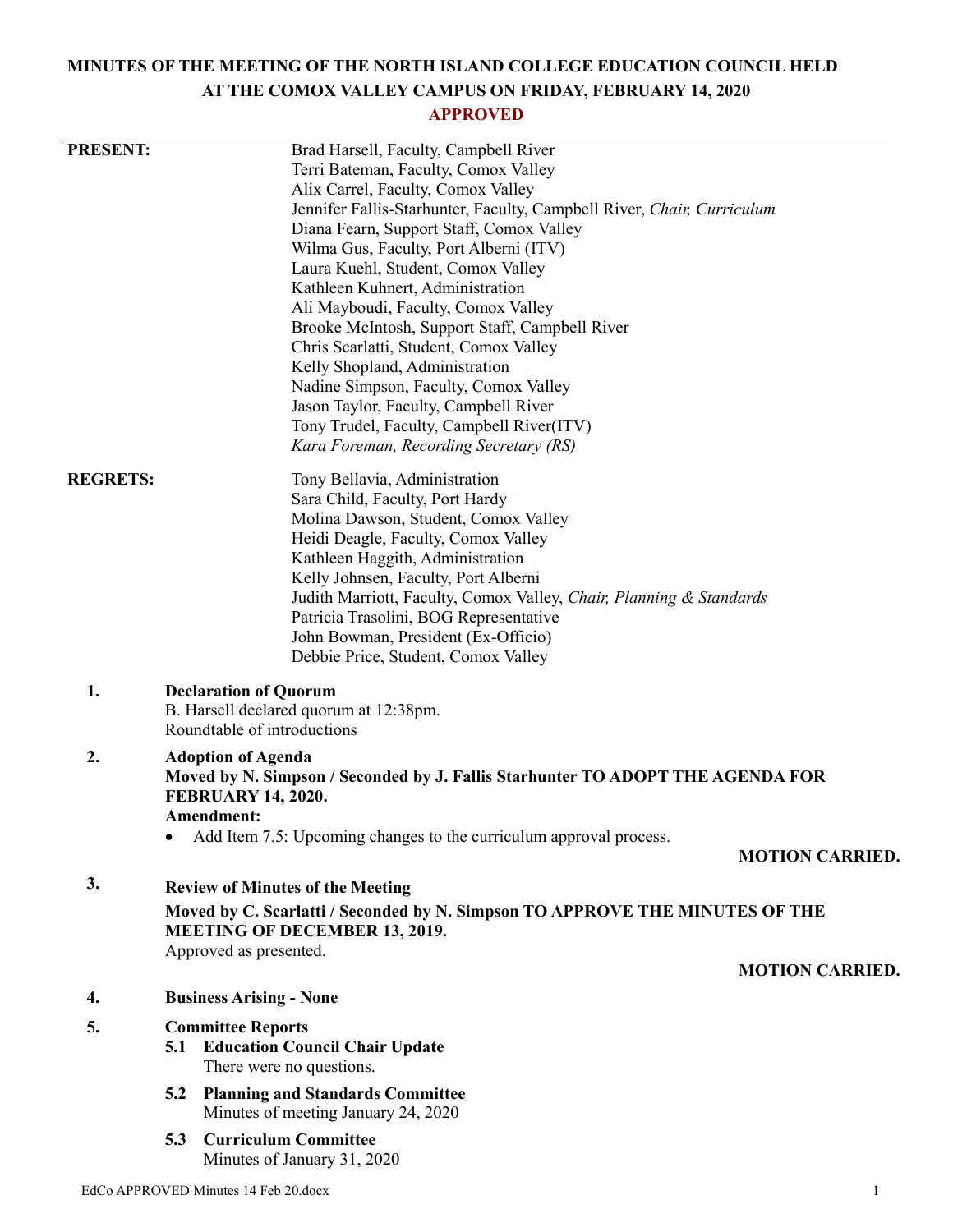#### **Humanities (Alix Carrel)**

**5.3.1 Course Revision – FRE 145 Intermediate French I**

# **Moved by J. Fallis Starhunter / Seconded by B. McIntosh TO APPROVE THE COURSE REVISION WITH AMENDMENTS AS NOTED BELOW.**

**EFFECTIVE/START DATE: FA 2020**

*Discussion:* As noted below. **Requested Revisions: (RS)** *Course Content*

#3; "the near future tense"

*Learning Outcomes*

• #2; remove ampersand

# **MOTION CARRIED.**

# **5.3.2 Course Revision – FRE 146 Intermediate French II**

# **Moved by J. Fallis Starhunter / Seconded by N. Simpson TO APPROVE THE COURSE REVISION WITH AMENDMENTS AS NOTED BELOW.**

**EFFECTIVE/START DATE: FA 2020** *Discussion:* As noted below. **Requested Revisions:(RS)** *Course Content & Learning Outcomes* • Remove "Beauty"

**MOTION CARRIED.**

#### **5.3.3 Course Revision – FRE 265 Advanced French I**

**Moved by J. Fallis Starhunter / Seconded by B. McIntosh TO APPROVE THE COURSE REVISION WITH AMENDMENTS AS NOTED BELOW.**

**EFFECTIVE/START DATE: FA 2020** *Discussion:*

As noted below. **Requested Revisions: (RS)** *Learning Outcomes*

• #3; remove "appreciate"

#### **MOTION CARRIED.**

# **5.3.4 Course Revision – FRE 266 Advanced French II**

**Moved by J. Fallis Starhunter / Seconded by T. Bateman TO APPROVE THE COURSE REVISION WITH AMENDMENTS AS NOTED BELOW.**

**EFFECTIVE/START DATE: FA 2020** *Discussion:* As noted below.

**Requested Revisions: (RS)**

*Course Content*

- $\bullet$  #5 & 8; fix Le and La
- Capitalize Francophone *Learning Outcomes*

• #3; remove "appreciate"

#### **MOTION CARRIED.**

#### **5.3.5 Course Revision – SPN 100 Introductory Spanish I**

**Moved by J. Fallis Starhunter / Seconded by C. Scarlatti TO APPROVE THE COURSE REVISION WITH AMENDMENTS AS NOTED BELOW.**

**EFFECTIVE/START DATE: FA 2020**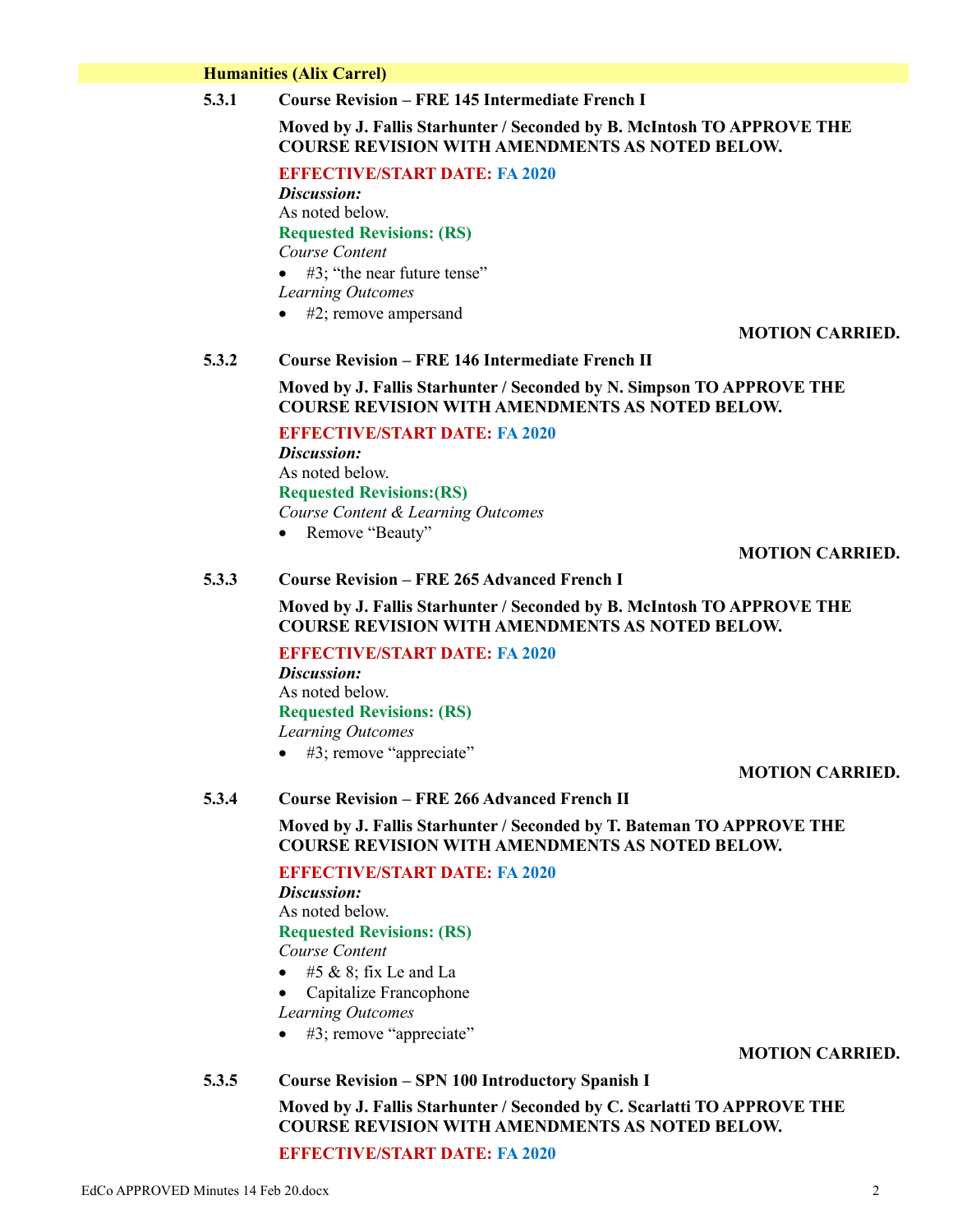*Discussion:* As noted below. **Requested Revisions: (RS)** *Learning Outcomes*  $\bullet$  #3; remove "appreciate"

**MOTION CARRIED.**

# **5.3.6 Course Revision – SPN 101 Introductory Spanish II Moved by J. Fallis Starhunter / Seconded by D. Fearn TO APPROVE THE**

**COURSE REVISION WITH AMENDMENTS AS NOTED BELOW.**

**EFFECTIVE/START DATE: FA 2020** *Discussion:* As noted below. **Requested Revisions: (RS)** *Description* • Remove comma *Course Content* • Remove "II"

#### *Learning Outcomes*

• #3; remove "appreciate"

# **MOTION CARRIED.**

# **5.3.7 Course Revision – SPN 200 Intermediate Spanish I**

**Moved by J. Fallis Starhunter / Seconded by T. Bateman TO APPROVE THE COURSE REVISION WITH AMENDMENTS AS NOTED BELOW.**

**EFFECTIVE/START DATE: FA 2020** *Discussion:* As noted below. **Requested Revisions: (RS)** *Learning Outcomes*

• #6; remove "appreciate"

# **MOTION CARRIED.**

# **5.3.8 Course Revision – 201 Intermediate Spanish II**

**Moved by J. Fallis Starhunter / Seconded by T. Bateman TO APPROVE THE COURSE REVISION WITH AMENDMENTS AS NOTED BELOW.**

**EFFECTIVE/START DATE: FA 2020**

*Discussion:* As noted below. **Requested Revisions: (RS)** *Learning Outcomes*

• #6; remove "appreciate"

#### **MOTION CARRIED.**

# **5.3.9 Program Revision – Criminology Diploma**

**Moved by J. Fallis Starhunter / Seconded by C. Scarlatti TO APPROVE THE PROGRAM REVISION.**

**EFFECTIVE/START DATE: FA 2020** *Discussion:* None.

#### **MOTION CARRIED.**

# **6. New Business - None**

# **7. For Information Only**

7.1 Notice of Request for Cancellation of Coastal Forest Resource Certificate *(Cheryl O'Connell)* Per the Act and due to meeting schedules, the Board of Governors consulted with the EdCo chair